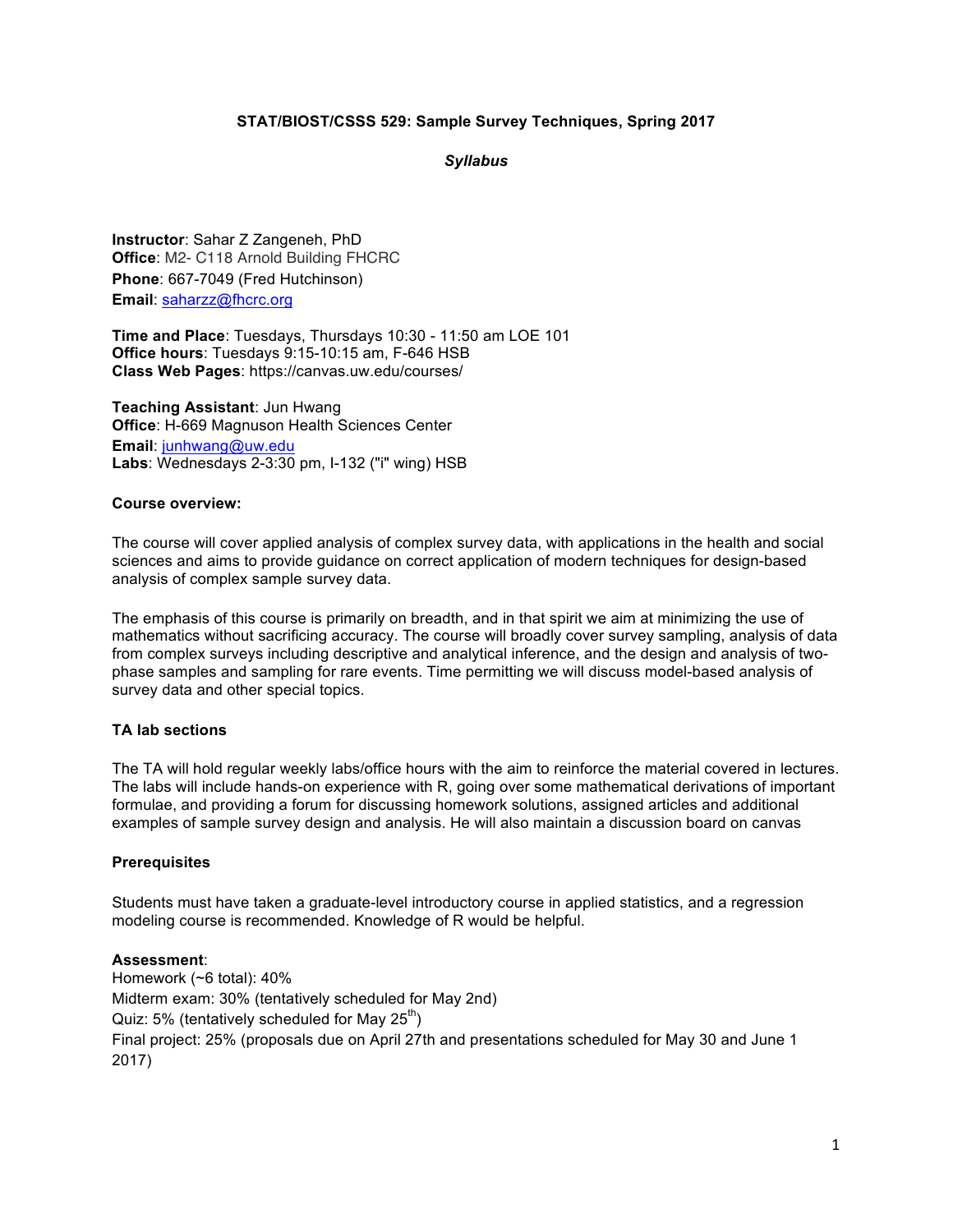# **Grading**: Graded (3 credits)

## **Learning Objectives**

After successfully completing this course, students should ordinarily expect to be able to:

- Determine when a survey has been well designed, and recognize what could go wrong if when it is poorly designed
- Define a probability sample, explain its importance in statistics, and determine when probability sampling is used
- Define common features of complex surveys, e.g., strata, clusters, and unequal sampling probabilities and explain how they affect the cost of the survey and precision of estimates
- Compute summary statistics and fit regression models to data from complex surveys using R
- Explain why assumptions about the distribution of data are not relevant to standard design-based survey inference and what criteria are relevant for choosing summary statistics and models
- Define post-stratification and raking, and explain how they can increase precision
- Describe some strategies for mitigating the bias from non-response
- Explain the advantages and disadvantages of including sampling weights in a regression model
- Describe case-cohort, case-control, and two-phase case-control designs for sampling from a cohort, and how data from these designs can be analyzed

## **Computing Software**: R

R is a freely available computing package. It is available on departmental computers. It can also be downloaded on your personal computer from http://cran.r-project.org/

**Text:** There are several good textbooks in Survey Sampling. We will be using Lumley (2010) as the main resource, which students would need to purchase. Heeringa, West and Berglund (2010) and Lohr (2010) are also two excellent books that we will be using as secondary resources; students are however not required to purchase these books. All books are requested to be put on short loan at the Math library (3rd floor of Padelford).

## **Important Notes**:

- 1. Class material, including lecture notes, homework assignments, and other course-related information will be posted on the webpage. Printed course material will not be provided by the instructor. Please check the webpage regularly and print/copy the notes
- 2. The instructor reserves the right to modify the course plan and the syllabus, as needed
- 3. Questions and discussions are welcome, and encouraged throughout the class; keep in mind that if there is something that is not clear to you, it most likely is unclear to others as well

## **Homework**

Weekly homework will be assigned at the beginning of the quarter, and gradually taper off towards the end of the quarter to allow enough time for you to work on your projects. They will typically be posted on Thursdays and collected online the following Friday.

- I encourage you to work on the homework assignments with each other in small groups, however, each student is required to prepare and submit their own solution and write-up
- Aim to resolve all technical questions or problems you might have with running software a few days before an assignment is due
- You need to submit your homework electronically on Canvas, which will remain open until midnight on Fridays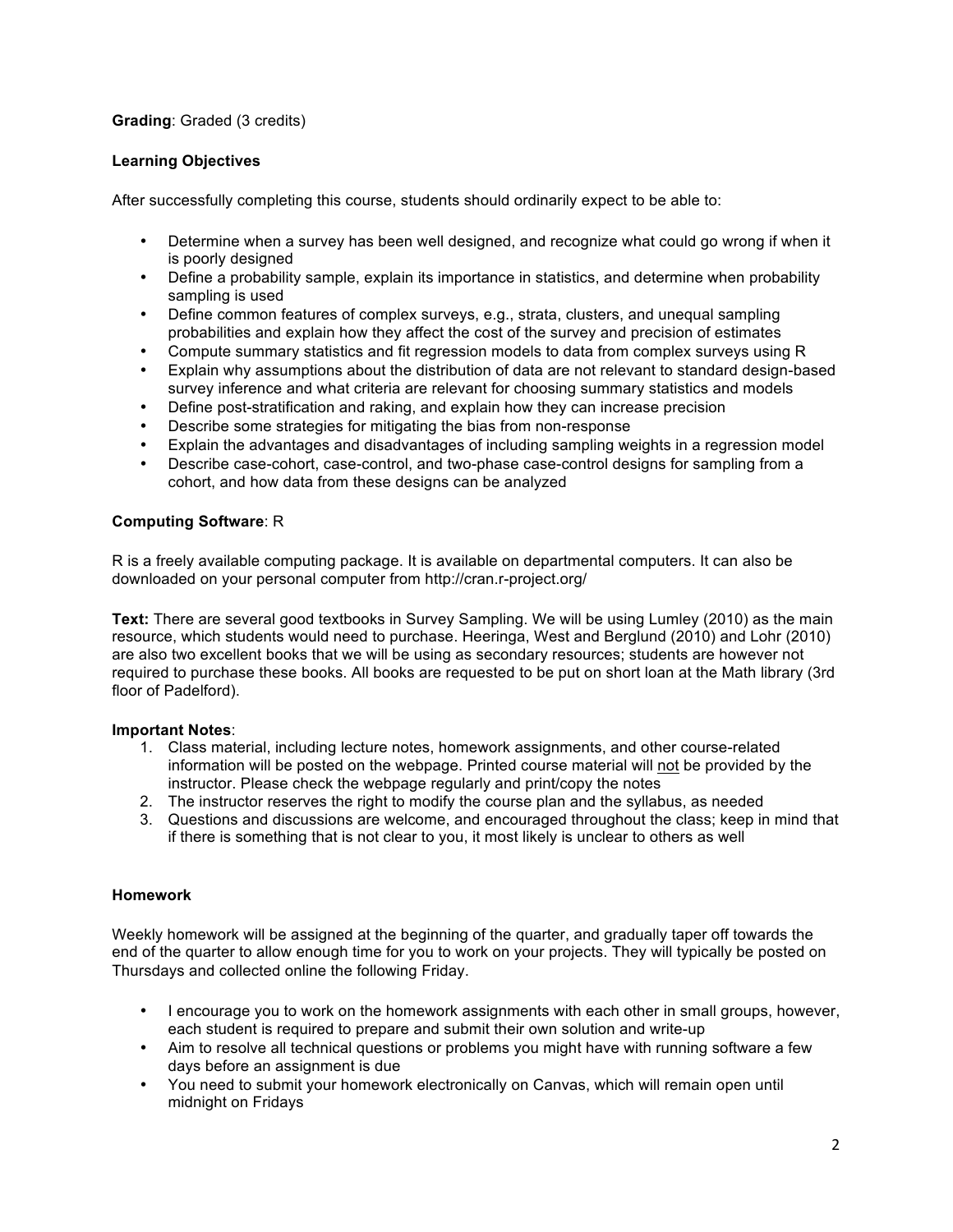- Homework assignments that are not handed in on time will receive zero points (except in cases of documented emergency)
- Please type up your homework assignments using a text editor and submit as a pdf file
- Include the R code you used for an assignment in the appendix at the end of your write up

## **Important Notes**:

- 1. Class material, including lecture notes, homework assignments, and other course-related information will be posted on the webpage. Printed course materials will not be provided by the instructor. Please check the webpage regularly and print/copy the notes.
- 2. Questions by e-mail are welcome. They will often be answered quite quickly, but this is not guaranteed. In particularly, I don't always check e-mail over weekends
- 3. The instructor reserves the right to modify the course plan and the syllabus as conditions require.
- 4. Questions and discussions are welcome, and encouraged throughout the class; keep in mind that if there is something that is not clear to you, it most likely is unclear to others as well.

## **Tentative Course Outline**:

- 1. Introduction and examples
- 2. Simple random sampling, stratified random sampling, cluster sampling
- 3. Ratios and quantiles
- 4. Unequal probability sampling
- 6. Design
- 7. Linear regression
- 8. Logistic (and other) regression
- 9. Resampling and replicates
- 10. Post-stratification and calibration
- 12. Two-phase designs
- 13. Missing data
- 14. Special topics (time permitting)

## **Students with Disabilities**

If you would like to request academic accommodations due to a disability, please contact Disabled Student Services, 448 Schmitz, 543-8924 (V/TTY). If you have a letter from Disabled Student Services indicating you have a disability that requires academic accommodations, please present the letter to me so we can discuss the accommodations you might need for this class.